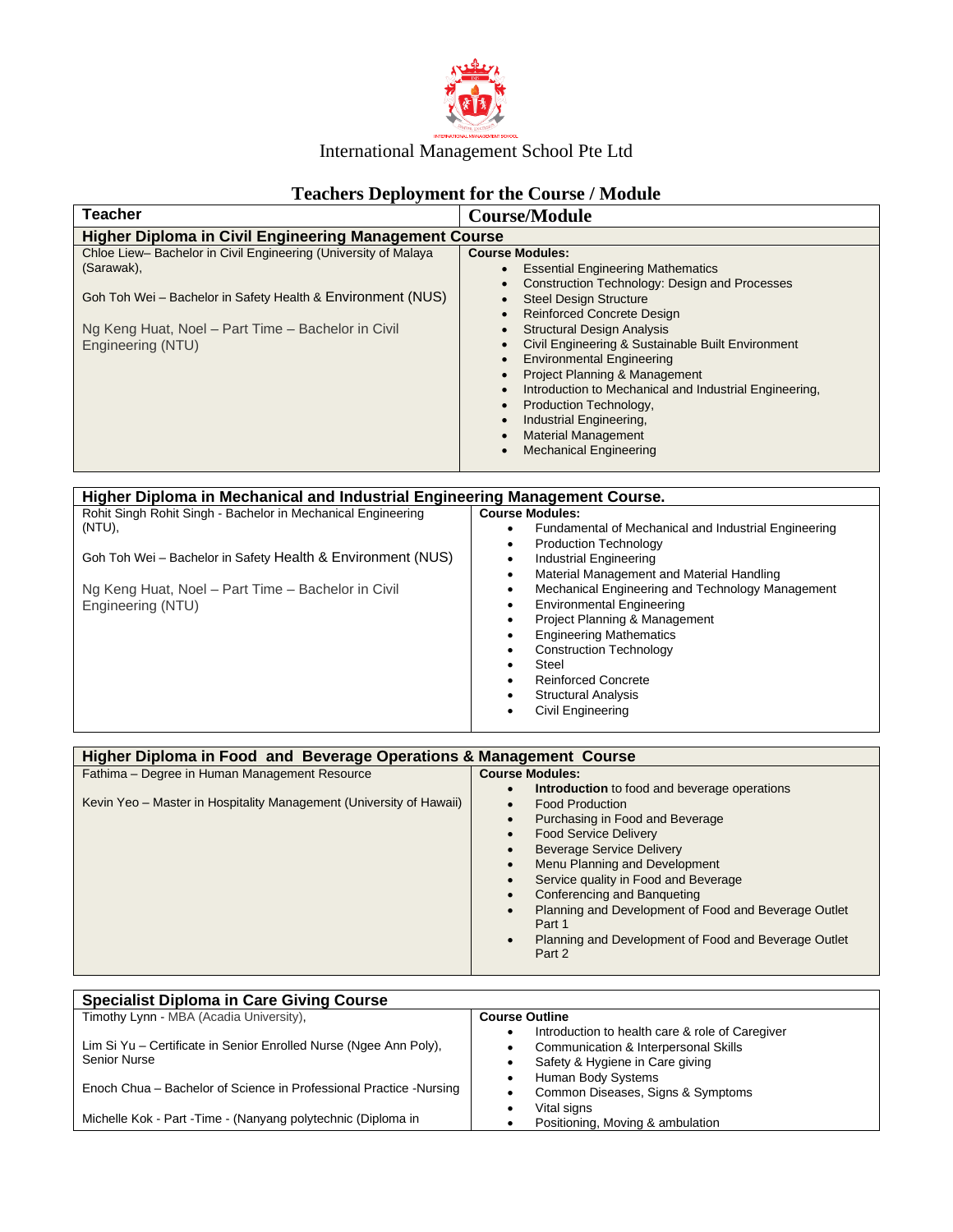

| Nursing)                                                           | Providing Personal Care & Comfort |
|--------------------------------------------------------------------|-----------------------------------|
| Kimberly Natalie Lee - Part Time - Bachelor of Science (University | <b>Specialized Care</b>           |
| Gamorgan Margannwg)                                                | Newborn & Infants Care            |
| Jeffrey Any - Part Time - Diploma in Business Practice (           | Caring for the elderly            |
| Ngee Ann Polytechnic)                                              | <b>Nutrition</b>                  |
| Luqman Hakiim Bin Sahlan - Part Time - Master of Science (<br>NTU) |                                   |

| Specialist Diploma in Food and Beverage Service Course                                                                  |                                                                                                                                                                                                                                                                                                                                                    |  |
|-------------------------------------------------------------------------------------------------------------------------|----------------------------------------------------------------------------------------------------------------------------------------------------------------------------------------------------------------------------------------------------------------------------------------------------------------------------------------------------|--|
| Fathima - Degree in Human Management Resource<br>Kevin Yeo - Master in Hospitality Management (University of<br>Hawaii) | <b>Course Modules:</b><br>Fundamental of Food & Beverage Service<br>$\bullet$<br>Menu<br>$\bullet$<br>Purchasing<br>$\bullet$<br>Food Equipment & Service<br>$\bullet$<br><b>Beverage Equipment and Service</b><br>$\bullet$<br>Project in the development of Food and Beverage Outlet<br>$\bullet$<br><b>Principle of Accounting</b><br>$\bullet$ |  |
| Timothy Lynn - MBA (Acadia University),<br>Ivan koh - Bachelor of Art (NUS)                                             | <b>Course Modules:</b><br><b>Business Communication</b><br>Marketing<br>$\bullet$<br><b>Business Organization</b><br>$\bullet$                                                                                                                                                                                                                     |  |
| Fathima- Degree in Human Management Resource                                                                            | <b>Business Management</b><br>$\bullet$<br><b>Hospitality Industry</b><br>$\bullet$                                                                                                                                                                                                                                                                |  |
| Radhika-BA Financial Management (Nagur University)                                                                      | <b>Course Modules:</b><br>Principle of Accounting<br>$\bullet$                                                                                                                                                                                                                                                                                     |  |

| <b>Certificate in Business Administration Course</b> |                                                                                   |
|------------------------------------------------------|-----------------------------------------------------------------------------------|
| Timothy Lynn - MBA (Acadia University),              | <b>Course Modules:</b>                                                            |
| Ivan koh - Bachelor of Art (NUS)                     | <b>Business English</b><br>• Business Entrepreneurship<br><b>Basic Accounting</b> |
| Fathima - Degree in Human Management Resource        |                                                                                   |

| Advanced Diploma in Pastry & Culinary Design Management Course |                                                                      |  |
|----------------------------------------------------------------|----------------------------------------------------------------------|--|
| Fathima - Degree in Human Management Resource                  | <b>Course Modules:</b>                                               |  |
|                                                                | Students must complete all the 12 modules of the course to graduate: |  |
| Peter Lum - Chef, ACTA                                         | Pastry & Culinary Business Management<br>$\bullet$                   |  |
|                                                                | Safety and Hygiene                                                   |  |
| Allan Chong - MBA Columbia Southern University                 | <b>Desserts</b>                                                      |  |
|                                                                | Bakery                                                               |  |
| Eric Wong - Part-Time - Master Chef Award                      | <b>Beverages</b>                                                     |  |
|                                                                | Cakes                                                                |  |
|                                                                | Salad Bar                                                            |  |
|                                                                | Soup                                                                 |  |
|                                                                | <b>Culinary Recipes and Design</b>                                   |  |
|                                                                | Carve Fruits and Vegetables for Food Presentation                    |  |
|                                                                | <b>Creative Pastry Design Decoration</b>                             |  |
|                                                                | Project on Creative Pastry and Culinary Business and Operation       |  |
| Diploma in Pastry & Culinary                                   |                                                                      |  |
|                                                                | Introduction to Pastry and Culinary Industry<br>$\bullet$            |  |
| Peter Lum - Chef, ACTA                                         | Importance of Food and Hygiene practice                              |  |
|                                                                | Basic Bakery and Cake making                                         |  |
| Allan Chong - MBA Columbia Southern University                 | Basic Meat and Poultry Cooking<br>$\bullet$                          |  |
| Eric Wong - Part-Time - Master Chef Award                      | Basic Asia Soup Cooking<br>$\bullet$                                 |  |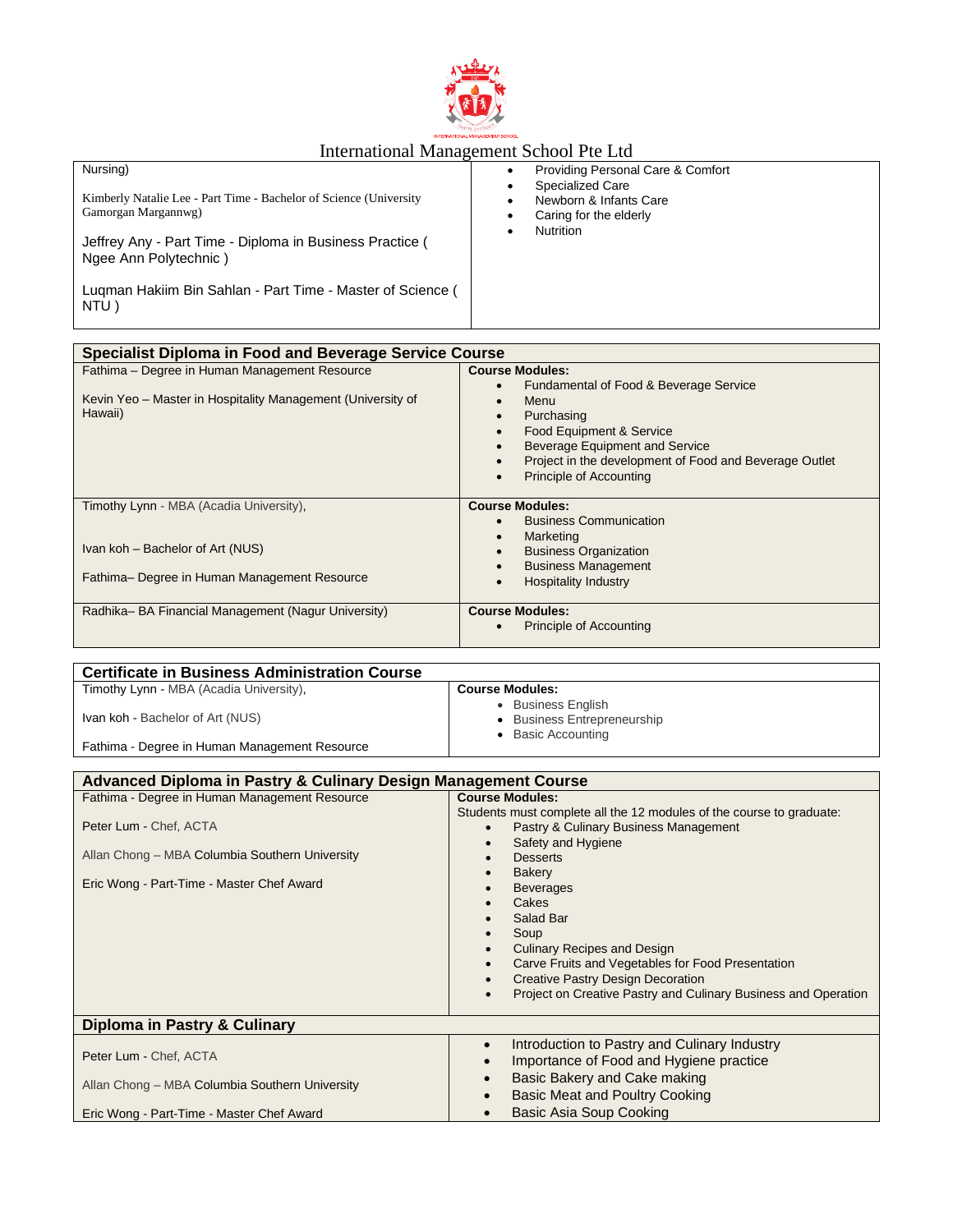

| <b>Basic Western Soup Cooking</b>         |
|-------------------------------------------|
| <b>Basic Asia Deserts</b>                 |
| <b>Basic Western Deserts</b>              |
| <b>Western Food Cooking</b>               |
| Asia Food Cooking                         |
| Fruits and Vegetable Carving<br>$\bullet$ |
| <b>Basic Salad</b>                        |
|                                           |

### **Diploma in Business Management (Marketing, Hospitality Management & Accounting and Online Business)**

| Timothy Lynn - MBA (Acadia University),                                                                                                                                                                                                                                                             | <b>Course Modules:</b>                                                                                                                                                                                                                                                                                                                                                |
|-----------------------------------------------------------------------------------------------------------------------------------------------------------------------------------------------------------------------------------------------------------------------------------------------------|-----------------------------------------------------------------------------------------------------------------------------------------------------------------------------------------------------------------------------------------------------------------------------------------------------------------------------------------------------------------------|
| Ivan koh - Bachelor of Art (NUS)                                                                                                                                                                                                                                                                    | <b>Business Communication</b><br>٠<br>Marketing<br>٠                                                                                                                                                                                                                                                                                                                  |
| Fathima - Degree in Human Management Resource                                                                                                                                                                                                                                                       | <b>Business Organization</b><br>٠<br><b>International Business</b><br>٠                                                                                                                                                                                                                                                                                               |
| Jeremy - Bachelor in Mass Communication (Murdoch University)<br>Mendel Chua - - Bachelor of Commerce in Hospitality & Tourism<br>Management<br>Jason Goh - Bachelor of Commerce (Management) University of<br>Western Sydney<br>Kevin Yeo – Master in Hospitality Management (University of Hawaii) | <b>Marketing Management</b><br>٠<br>Introduction to Hospitality Industry<br>٠<br><b>Hospitality Management</b><br><b>Business Management</b><br><b>Business Environment</b><br>Online Business Development<br>٠<br><b>Online Business Strategy</b><br>$\bullet$<br>Project Development of Food and Beverage<br>Introduction in Food and Beverage Service<br>$\bullet$ |
| Patrick Tan - Part Time - Master of Science (University of<br>Birmingham)                                                                                                                                                                                                                           |                                                                                                                                                                                                                                                                                                                                                                       |
|                                                                                                                                                                                                                                                                                                     |                                                                                                                                                                                                                                                                                                                                                                       |

#### **Advanced Diploma in Business Management (Health Care Management, Marketing, Hospitality, Accounting & Management) Course** Radhika **Course Modules:**

| Timothy Lynn - MBA (Acadia University),<br>Ivan koh - Bachelor of Art (NUS)<br>Fathima - Degree in Human Management Resource<br>Jeremy Lim- - Bachelor in Mass Communication (Murdoch<br>University)<br>Mendel Chua - Bachelor of Commerce in Hospitality & Tourism<br>Management<br>Jason Goh-Bachelor of Commerce (Management) University of<br>Western Sydney<br>Kevin Yeo - Master in Hospitality Management (University of<br>Hawaii)<br>Patrick Tan - Part Time - Master of Science (University of | <b>Operations Management</b><br>$\bullet$<br><b>Management Accounting</b><br>$\bullet$<br><b>IT Business</b><br>$\bullet$<br>Human Resource Management<br>$\bullet$<br>Consumer Behaviour<br>$\bullet$<br><b>International Marketing</b><br>$\bullet$<br>Service Marketing for Hospitality<br>$\bullet$<br><b>Strategic Hospitality Management</b><br>$\bullet$<br><b>International Business Environment</b><br>$\bullet$<br><b>Strategic Management</b> |
|----------------------------------------------------------------------------------------------------------------------------------------------------------------------------------------------------------------------------------------------------------------------------------------------------------------------------------------------------------------------------------------------------------------------------------------------------------------------------------------------------------|----------------------------------------------------------------------------------------------------------------------------------------------------------------------------------------------------------------------------------------------------------------------------------------------------------------------------------------------------------------------------------------------------------------------------------------------------------|
| Birmingham)                                                                                                                                                                                                                                                                                                                                                                                                                                                                                              |                                                                                                                                                                                                                                                                                                                                                                                                                                                          |
| Timothy Lynn-MBA (Acadia University),                                                                                                                                                                                                                                                                                                                                                                                                                                                                    | <b>Course Modules:</b><br><b>Health Care Giving Operation</b><br>$\bullet$<br>Strategic Health Care Management<br>$\bullet$                                                                                                                                                                                                                                                                                                                              |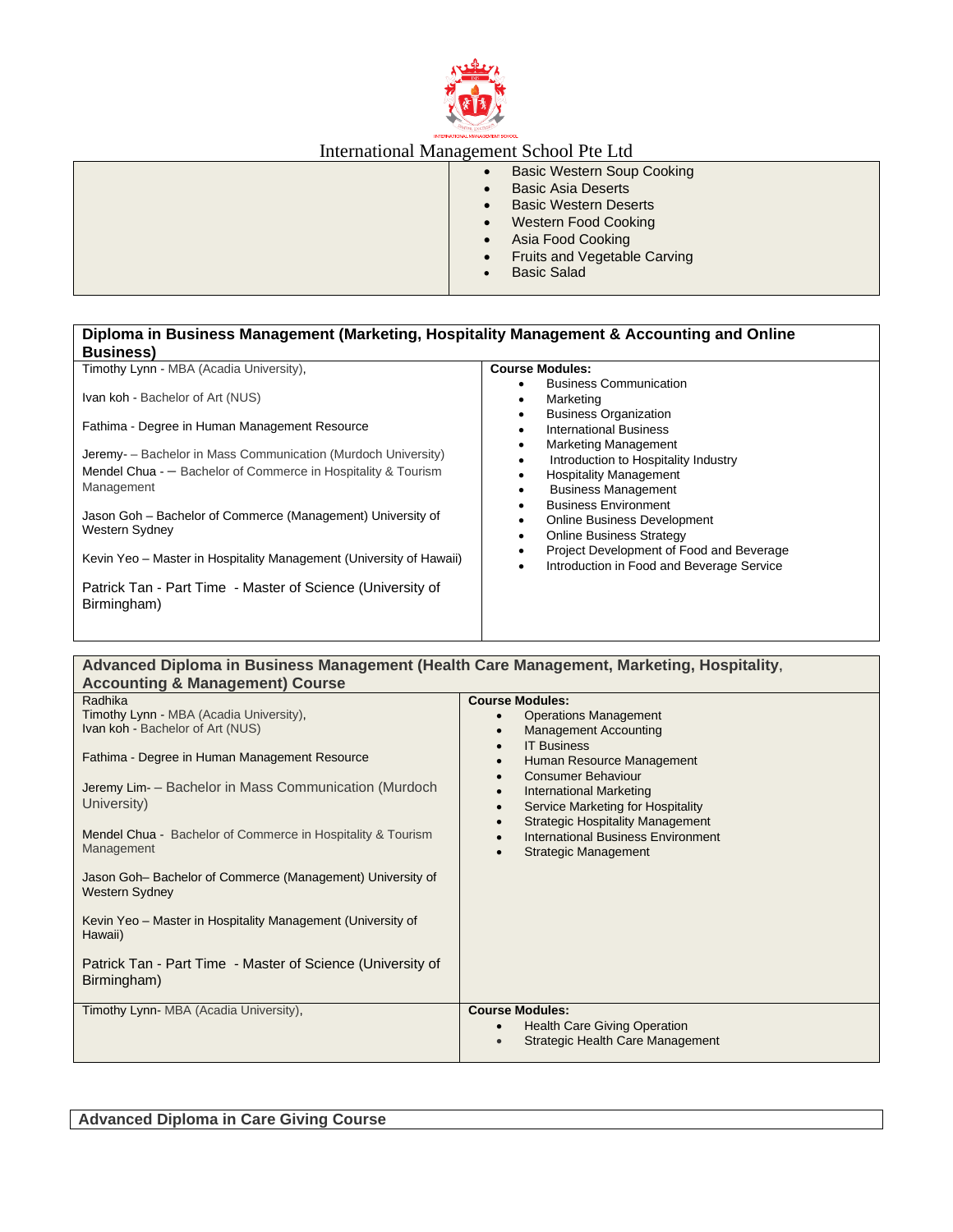

| <b>Teacher &amp; Qualification</b>                                                                                                                                                                                                                                                                                                                                                                                                                                                                                    | Module to be taught by Teacher                                                                                                                                                                                                                                                                                                                                                                                                                                                                                                                                                                                                   |
|-----------------------------------------------------------------------------------------------------------------------------------------------------------------------------------------------------------------------------------------------------------------------------------------------------------------------------------------------------------------------------------------------------------------------------------------------------------------------------------------------------------------------|----------------------------------------------------------------------------------------------------------------------------------------------------------------------------------------------------------------------------------------------------------------------------------------------------------------------------------------------------------------------------------------------------------------------------------------------------------------------------------------------------------------------------------------------------------------------------------------------------------------------------------|
| Lynn Chong Ming Timothy<br>• Masters Degree of Business Studies/Admin/Management form<br>Arcadia University, United States<br>• Degree in Nursing from Griffith University, Australia<br>• ACTA<br>Enoch Chua<br>Bachelor of Science in Professional Practice – Nursing<br>Michelle Kok - Part - Time - (Nanyang polytechnic (Diploma in<br>Nursing)<br>Kimberly Natalie Lee - Part Time - Bachelor of Science (University<br>Gamorgan Margannwg)<br>Jeffrey Any - Part Time - Diploma in Business Practice (Ngee Ann | Introduction to global health care industry<br>$\bullet$<br><b>Business Management and Finance</b><br>$\bullet$<br>Human Resource and Supervisory Skills<br>$\bullet$<br><b>Compliance of Rules and Regulations</b><br>$\bullet$<br><b>Consultancy and Customer Services</b><br>Managing Safety & Hygiene in Care giving<br>Operations<br>Managing Elderly patient operations<br>$\bullet$<br>Managing new Born and Infants operations.<br><b>Managing Nutrition Services</b><br>$\bullet$<br><b>Managing Ambulance Operations</b><br>$\bullet$<br>Managing Special Care Services<br>Project in Care Giving Business Development |
| Polytechnic)<br>Luqman Hakiim Bin Sahlan - Part Time - Master of Science (NTU)                                                                                                                                                                                                                                                                                                                                                                                                                                        |                                                                                                                                                                                                                                                                                                                                                                                                                                                                                                                                                                                                                                  |
| Low Kim Lin<br>• MBA from University of Dubuque USA<br>• WSQ DACE<br>$\bullet$ ACTA                                                                                                                                                                                                                                                                                                                                                                                                                                   | Introduction to global health care industry<br>$\bullet$<br><b>Business Management and Finance</b><br>$\bullet$<br>Human Resource and Supervisory Skills<br>$\bullet$<br><b>Compliance of Rules and Regulations</b><br>$\bullet$<br><b>Consultancy and Customer Services</b><br>$\bullet$<br>Project in Care Giving Business Development                                                                                                                                                                                                                                                                                         |

| <b>Advanced Diploma in Call Centre Management Course</b> |                                                        |
|----------------------------------------------------------|--------------------------------------------------------|
| <b>Teacher &amp; Qualification</b>                       | Module to be taught by Teacher                         |
| Gavin Poon                                               | Conversation English Language                          |
| Degree in Computing University Of Portsmouth             | Listening and Writing Skills<br>2.                     |
|                                                          | Customer Service Telephone Skills (Practice)<br>3.     |
| Lynn Chong Ming Timothy                                  | Telemarketing Sales (Selling Skills Practice)<br>4.    |
| • Masters Degree of Business                             | <b>Problem Solving Skills</b><br>5.                    |
| Studies/Admin/Management form Arcadia University,        | <b>Managing Stress</b><br>6.                           |
| <b>United States</b>                                     | <b>Customer Service Management</b><br>7.               |
| • Degree in Nursing from Griffith University, Australia  | Leadership and Organisational Skills Development<br>8. |
| $\bullet$ ACTA                                           | Generic Industries' Product & Services Knowledge<br>9. |
|                                                          | 10. MS word and Excel skills                           |
| Low Kim Lin                                              | 11. Call Centre Operations Supervisory & People        |
| • MBA from University of Dubuque USA                     | Management                                             |
| <b>WSQ DACE</b>                                          | 12. Quality Control Management                         |
| <b>ACTA</b>                                              |                                                        |
|                                                          |                                                        |
| Jason Toh Soo Kai - Part Time - Diploma in Business      |                                                        |
| Practice (Republic Poly)                                 |                                                        |
|                                                          |                                                        |

| Diploma in Training Development.                  |                                |
|---------------------------------------------------|--------------------------------|
| Teacher & Qualification                           | Module to be taught by Teacher |
| Lynn Chong Ming Timothy                           | <b>Training Needs Analysis</b> |
| • Masters Degree of Business                      | Course Design and Development  |
| Studies/Admin/Management form Arcadia University, | Lesson Planning and Deliver    |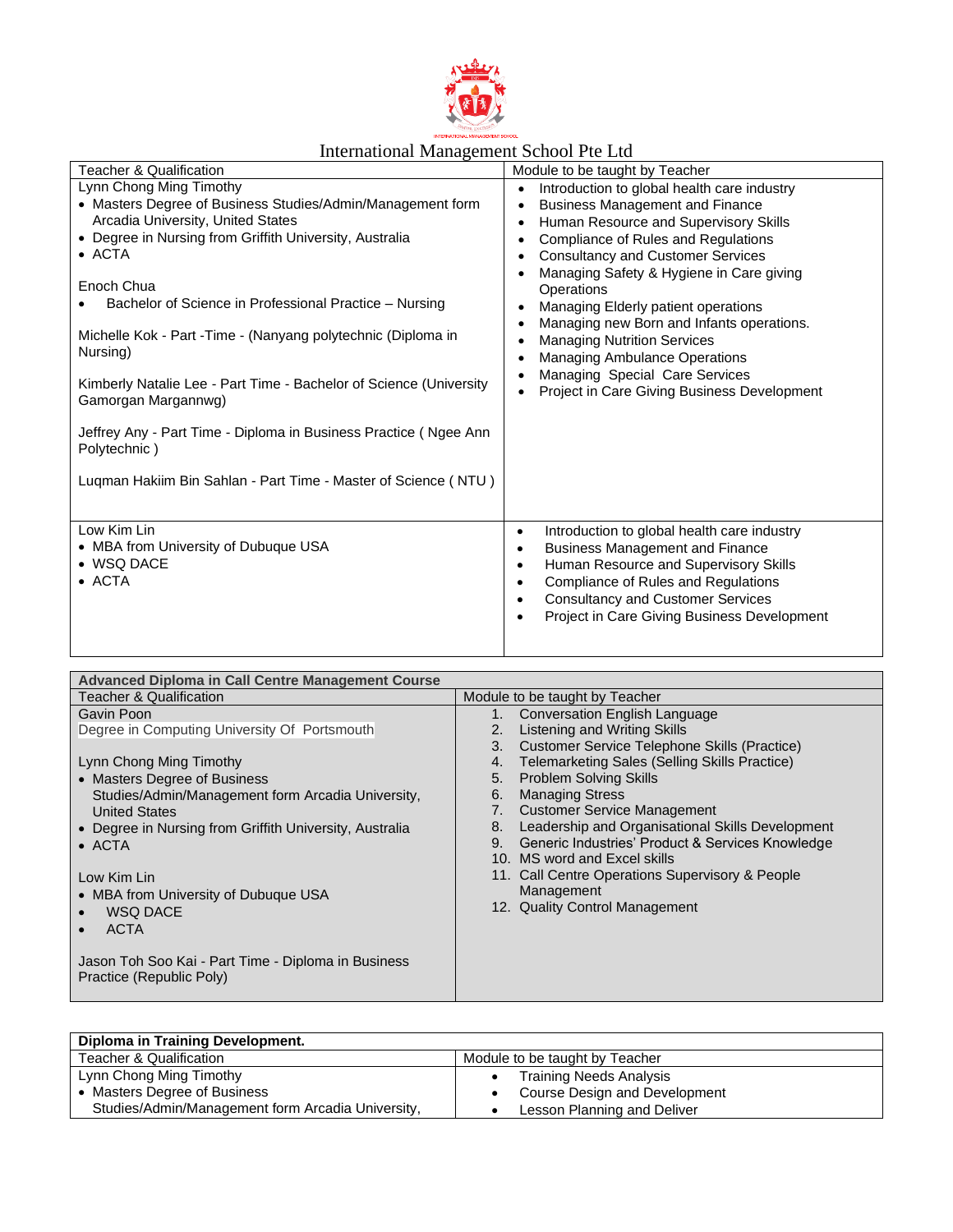

| <b>United States</b>                                                                        | Learner Guide Development        |
|---------------------------------------------------------------------------------------------|----------------------------------|
| • Degree in Nursing from Griffith University, Australia                                     | <b>Teacher Guide Development</b> |
| $\bullet$ ACTA                                                                              | Assessment Plan Development      |
| Low Kim Lin<br>• MBA from University of Dubuque USA<br>$\bullet$ WSQ DACE<br>$\bullet$ ACTA |                                  |

| Diploma in Beauty and Wellness Business                                                    |                                                                                                                                                                                                                                                                                                                                                                                                                                                                     |
|--------------------------------------------------------------------------------------------|---------------------------------------------------------------------------------------------------------------------------------------------------------------------------------------------------------------------------------------------------------------------------------------------------------------------------------------------------------------------------------------------------------------------------------------------------------------------|
| Teacher & Qualification                                                                    | Module to be taught by Teacher                                                                                                                                                                                                                                                                                                                                                                                                                                      |
| Li Lidan<br><b>ITEC Diploma in Beauty Make Up</b><br><b>ACTA</b><br>$\bullet$              | Course Modules:<br>Introduction to Beauty and Wellness Business<br>1.<br>Management<br>Marketing<br>2.<br><b>Communications Skills &amp; Selling Skills</b><br>3.<br>Personal Grooming and Social ethical<br>4.<br><b>Facial Treatment</b><br>5.<br>Make Up<br>6.<br>Massage Therapy<br>7.<br>8. Pedicure & Manicure<br>9. Hair Dressing<br>10. Aroma Wellness Therapy<br>11. Nutrition<br>12. Project in the development of Beauty and Wellness<br><b>Business</b> |
| <b>Michael Low</b><br>• MBA from University of Dubuque USA<br>• WSQ DACE<br>$\bullet$ ACTA | Course Modules:<br>Introduction to Beauty and Wellness Business<br>1.<br>Management<br>Marketing<br>2.<br><b>Communications Skills &amp; Selling Skills</b><br>3.<br>Project in the development of Beauty and Wellness<br>4.<br><b>Business</b>                                                                                                                                                                                                                     |

| Diploma in Beauty and Wellness Business Management                                       |                                                                                                                                                         |
|------------------------------------------------------------------------------------------|---------------------------------------------------------------------------------------------------------------------------------------------------------|
| <b>Teacher &amp; Qualification</b>                                                       | Module to be taught by Teacher                                                                                                                          |
| Li Lidan<br><b>ITEC Diploma in Beauty Specialists</b>                                    | <b>Course Modules:</b><br>Introduction to Beauty and Wellness Business<br>1.                                                                            |
| <b>ACTA</b>                                                                              | Management<br>Digital Marketing<br>2.<br>3. Communications Skills & Selling Skills<br><b>Facial Treatment</b><br>4.<br>5. Make Up<br>6. Massage Therapy |
| Michael Low<br>• MBA from University of Dubuque USA<br>$\bullet$ WSQ DACE<br><b>ACTA</b> | Introduction to Beauty and Wellness Business<br>1.<br>Management<br>Digital Marketing<br>3. Communications Skills & Selling Skills                      |

| Diploma in Eyebrow Embroidery         |                                              |
|---------------------------------------|----------------------------------------------|
| <b>Teacher &amp; Qualification</b>    | Module to be taught by Teacher               |
| Li Lidan                              | <b>Course Modules:</b>                       |
| <b>ITEC Diploma in Beauty Make Up</b> | Introduction to Eyelash and Eyebrow Business |
| <b>ACTA</b>                           | Management                                   |